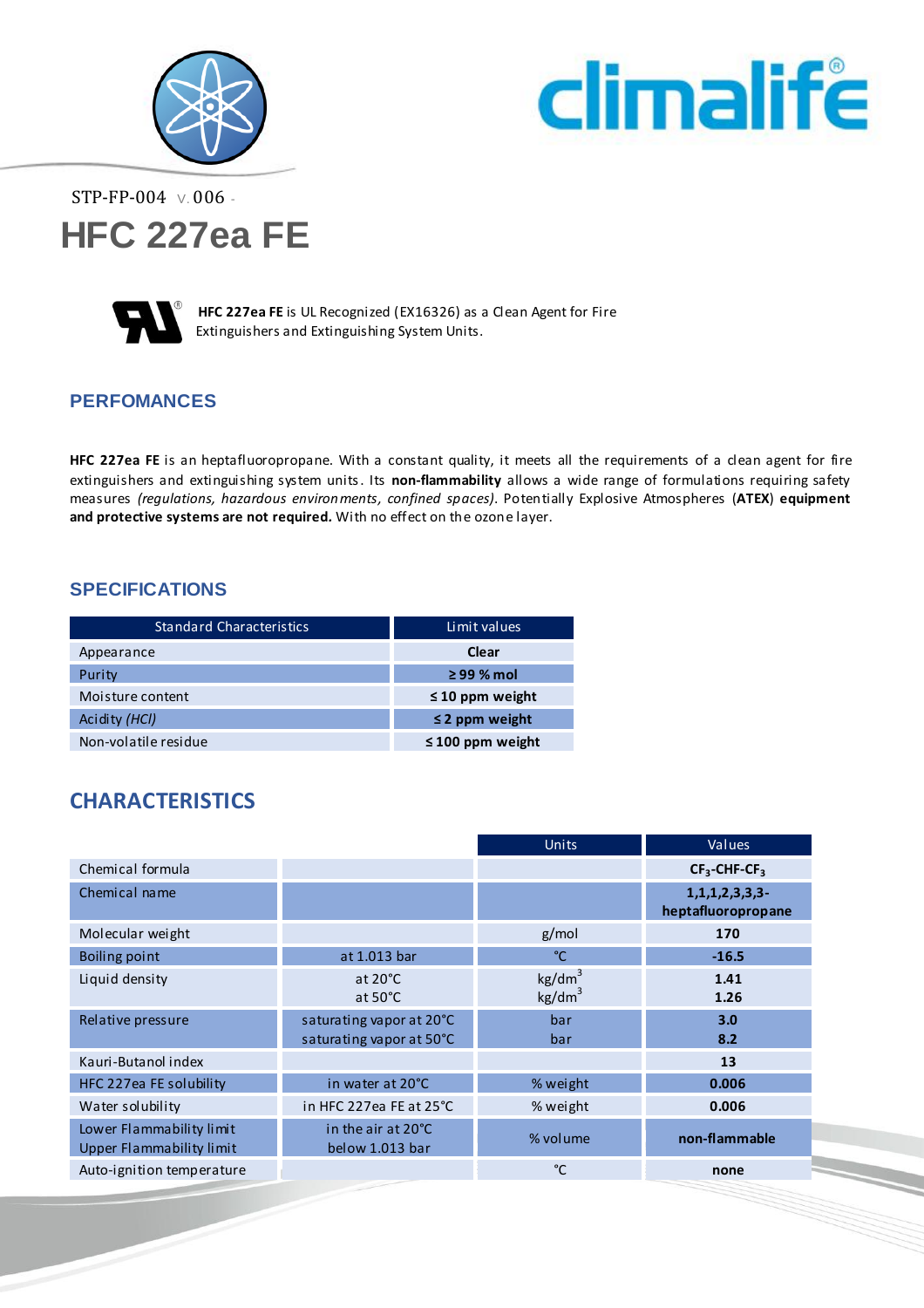



**HFC 227ea FE**

# **PACKAGING**

|                                | Container |
|--------------------------------|-----------|
| Capacity (liter)               | 930       |
| Tare (kg)                      | 460       |
| Load (kg)                      | 1100      |
| Diameter (mm)                  | 860       |
| Height (mm)                    | 2330      |
| Outflow external diameter (mm) | 26.1      |
| Tap: right pitch (mm)          | 1.814     |
| Test pressure (bar)            | 33        |

- Packaging technical characteristics are available upon request to the commercial department.
- Feasibility of filling packaging of the customers if they are in conformity with the legislation.
- Contact us for any other specific packaging.

## **STORAGE AND SHELF LIFE**

#### **Precautions for handling and storage:**

**French plants are controlled by the regulation of listed Establishments and have to comply with it** *(or with the local legislation).*

- All packaging will be stored in a dry, well ventilated, easily accessible place, sheltered from sunlight and bad weather, away from any ignition source.
- **that** is recommended to store all packaging either in a specific place or isolated and sheltered by a fence.
- **All packaging and piping will be grounded to discharge static electricity.**
- Leak detec tors, put at ground level, will be connected to an audible alarm, which will trigger in the event of leaks.
- **The whole equipment will be tested with an appropriate leak detector before use.**

#### **Climalife can study the set up and assembling of your storage tanks, piping, and pumps, according to the prevailing regulations.**